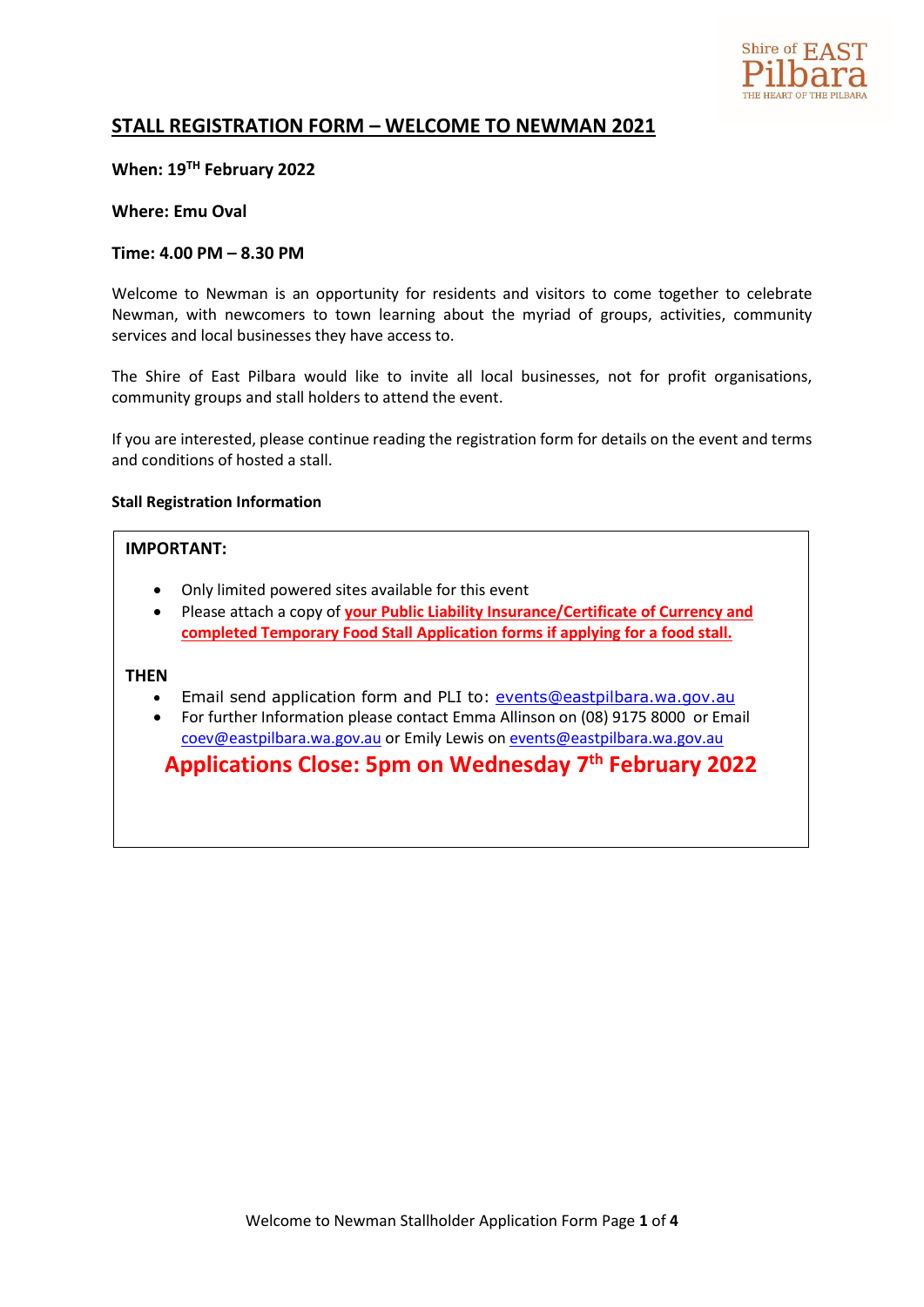## **Organisation Details**

| Organisation          |        |  |
|-----------------------|--------|--|
| <b>Contact Person</b> |        |  |
| Address               |        |  |
| Phone                 | Mobile |  |
| Email                 |        |  |

# **Stall Specifications**

| <b>Frontage</b> (length m) |  |
|----------------------------|--|
| Depth (width m)            |  |
| <b>Structure</b>           |  |

## **Description of your stall**

| Please provide details of what you will be selling/displaying/promoting? |  |  |
|--------------------------------------------------------------------------|--|--|
|                                                                          |  |  |
|                                                                          |  |  |
|                                                                          |  |  |
|                                                                          |  |  |
|                                                                          |  |  |
|                                                                          |  |  |
|                                                                          |  |  |
|                                                                          |  |  |
|                                                                          |  |  |

# **Checklist:**

|           | • I have read and fully accept the terms and conditions stated herein;                                    |                  | $YES$ $\Box$ | NO <sub>0</sub> |
|-----------|-----------------------------------------------------------------------------------------------------------|------------------|--------------|-----------------|
|           | • I have attached my public liability insurance declaration                                               |                  | $YES$ $\Box$ | NO O            |
|           | • I have filled in my temporary food stall application form                                               | YES O NO O N/A O |              |                 |
| $\bullet$ | I have clearly addressed that I will or will not be providing<br>my own equipment to the Event Organisers |                  | YES $\Box$   | NO □            |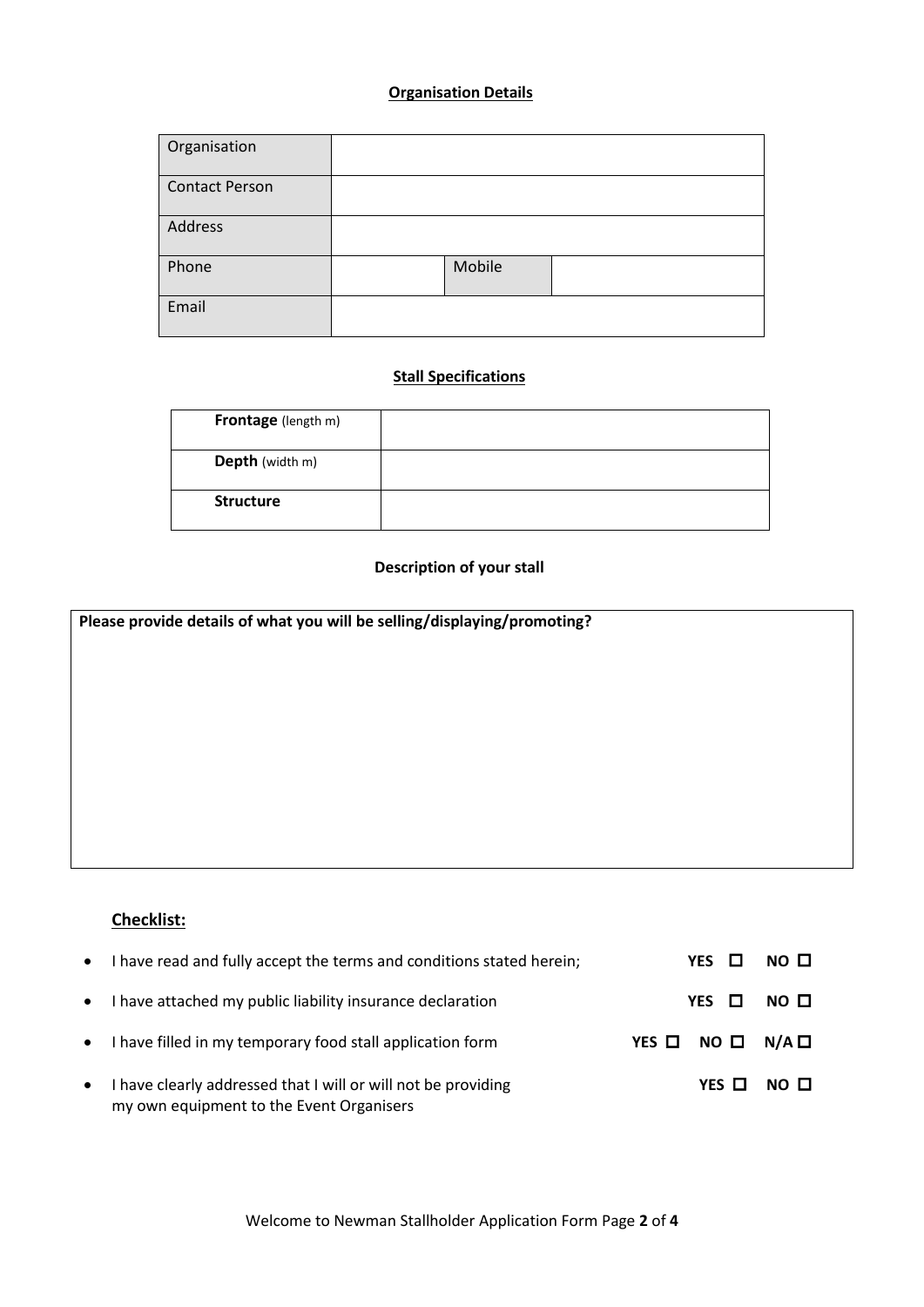| Signature       | Date: |  |
|-----------------|-------|--|
| of applicant:   |       |  |
| Full Name:      |       |  |
| Organisation/   |       |  |
| Business/Group: |       |  |

### **Welcome to Newman 2022**

# **Stall Holder General Terms and Conditions**

## **Before the event**

- Notification of non-attendance is required at least 48 hours in advance.
- All electrical leads, appliances and equipment must be certified and tagged by a qualified electrician (in compliance with OHS standards).
- Any promotional materials or advertising that pertain information about this event MUST be prior approved by the Event Coordinator.
- A temporary food stall permit must be acquired through Environmental Health Department. All stalls must comply with the Health and safety requirements in place.

## **Set up**

- Welcome to Newman event hours are from 4 pm until 8:30pm on Saturday,  $19<sup>th</sup>$  February 2022 on Emu Oval.
- Stall holders are responsible for suppling, erecting and dismantling their own shades and stalls.
- Vehicles are NOT permitted on the venue except with the prior approval from the Event Coordinator. We will not admit to the venue any vehicle which may through its nature, or weight, cause damage to the roads, carpark or any other part of the venue.
- Stalls must be erected in allocated positions with displays kept within the allocated space.
- Stall holders are to provide their own tables, chairs and weather protection and equipment for sufficient operation of your stall. Staff will not be responsible for sourcing materials or equipment that you have not supplied. i.e.; shades, tents, hammers, tape etc.
- Spikes, tent pegs etc. may NOT be driven into the ground in some venue locations due to reticulation. Stall holders must provide their own weights or methods for securing shelters in their allocated area i.e. Sandbags, weights, etc.

## **During Event**

- Stall holders must remain onsite for the duration of the event with one person allocated with overall responsibility.
- Group or Company trading name must be clearly marked on the stall.
- Stall holder may not conclude trading until 8:30pm
- Stall holders have the responsibility under the Occupational Health and Safety Act to ensure the health, safety and well-being of all whom come in contact with their site.